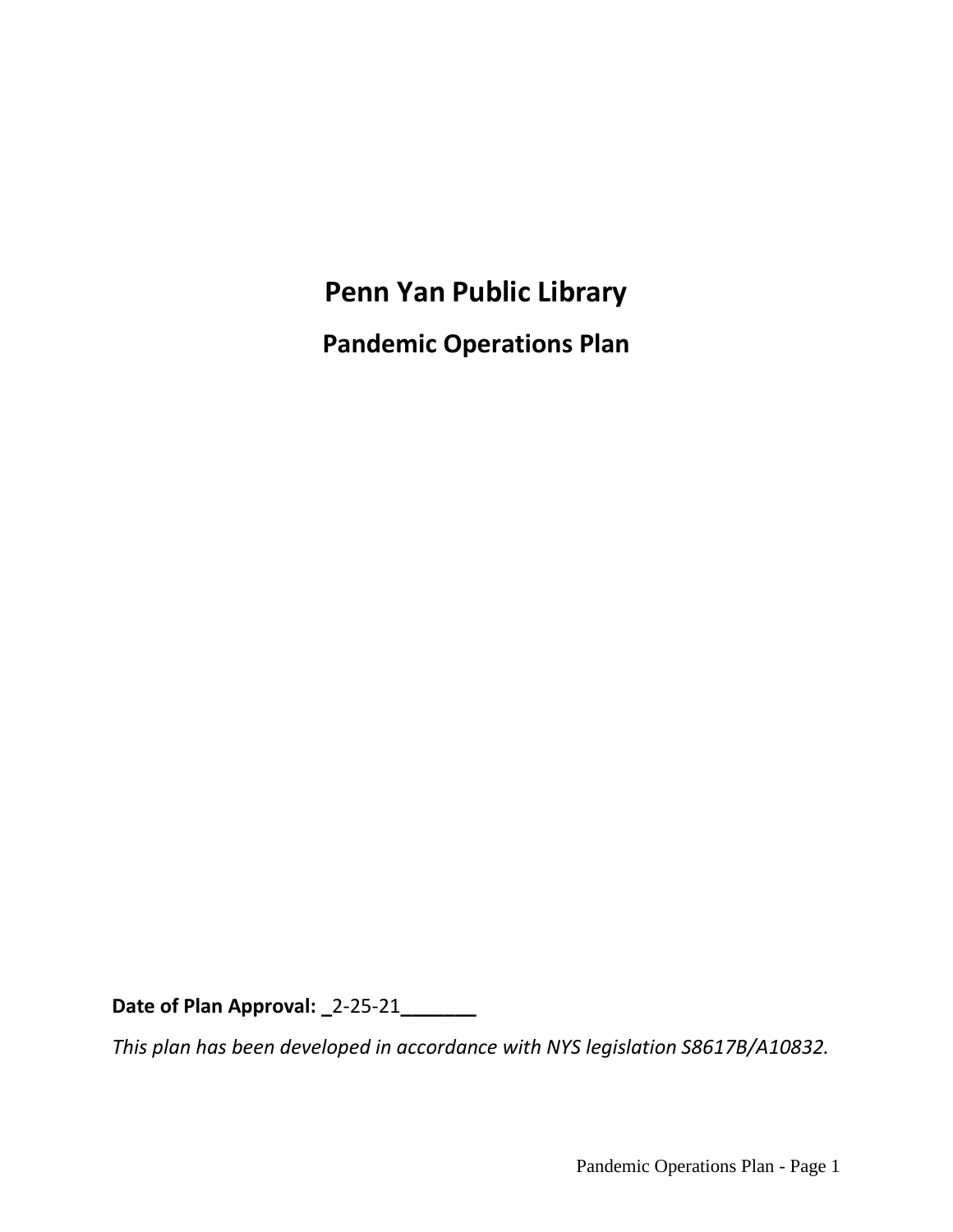# **Promulgation**

This plan has been developed in accordance with the amended New York State Labor Law section 27-c and New York State Education Law paragraphs k and l of subdivision 2 of section 2801-a (as amended by section 1 of part B of chapter 56 of the laws of 2016), as applicable.

This plan has been developed with the input of [Penn Yan Public Library], as required by the amended New York State Labor Law.

No content of this plan is intended to impede, infringe, diminish, or impair the rights of us or our valued employees under any law, rule, regulation, or collectively negotiated agreement, or the rights and benefits which accrue to employees through collective bargaining agreements, or otherwise diminish the integrity of the existing collective bargaining relationship.

This plan has been approved in accordance with requirements applicable to the agency, jurisdiction, authority, or district, as represented by the signature of the authorized individual below.

--

As the authorized official of Penn Yan Public Library, I hereby attest that this plan has been developed, approved, and placed in full effect in accordance with S8617B/A10832 which amends New York State Labor Law section 27-c and New York State Education Law paragraphs k and l of subdivision 2 of section 2801-a (as amended by section 1 of part B of chapter 56 of the laws of 2016), as applicable, to address public health emergency planning requirements.

Signed on this day: 2-25-21

By: \_Angela Gonzalez\_\_\_\_\_\_\_\_\_\_\_\_\_\_\_\_\_\_\_\_\_\_\_\_Signature: Angela Hompday

Title: PYPL Executive Director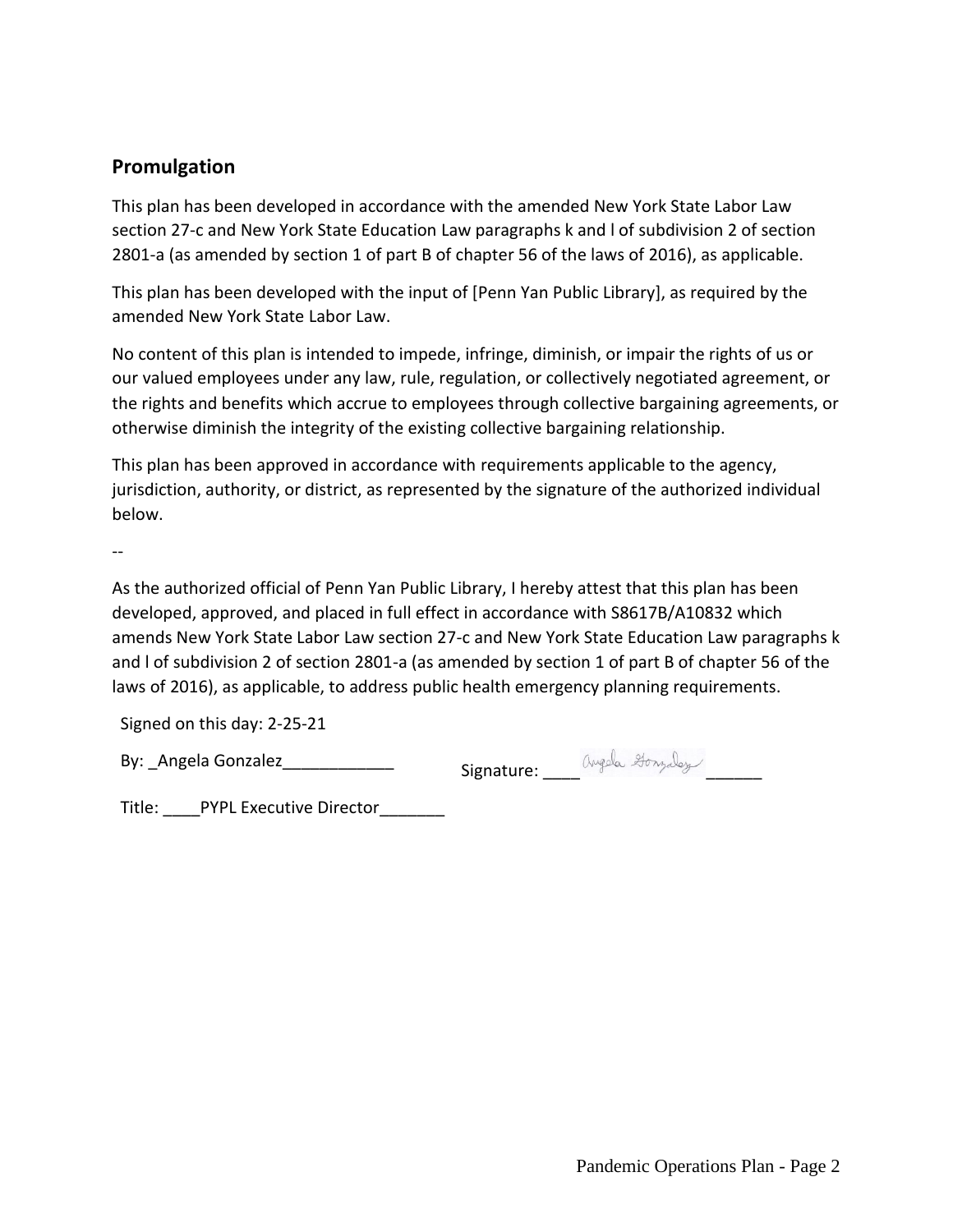# **Purpose, Scope, Situation Overview, and Assumptions**

#### **Purpose**

This plan has been developed in accordance with the amended New York State Labor Law section 27-c and New York State Education Law paragraphs k and l of subdivision 2 of section 2801-a (as amended by section 1 of part B of chapter 56 of the laws of 2016), as applicable. These laws were amended by the passing of legislation S8617B/A10832 signed by the Governor of New York State on September 7, 2020, which requires public employers to adopt a plan for operations in the event of a declared public health emergency involving a communicable disease. The plan includes the identification of essential positions, facilitation of remote work for non-essential positions, provision of personal protective equipment, and protocols for supporting contact tracing.

#### **Scope**

This plan was developed exclusively for and is applicable to Penn Yan Public Library. This plan is pertinent to a declared public health emergency in the State of New York which may impact our operations; and it is in the interest of the safety of our employees and contractors, and the continuity of our operations that we have promulgated this plan.

#### **Situation Overview**

On March 11, 2020 the World Health Organization declared a pandemic for the novel coronavirus which causes the COVID-19 severe acute respiratory syndrome. This plan has been developed in accordance with amended laws to support continued resilience for a continuation of the spread of this disease or for other infectious diseases which may emerge and cause a declaration of a public health emergency.

The health and safety of our employees and contractors is crucial to maintaining our mission essential operations. We encourage all employees and contractors to use [CDC Guidance for](https://www.cdc.gov/coronavirus/2019-ncov/downloads/workplace-school-and-home-guidance.pdf)  [Keeping Workplaces, Schools, Homes, and Commercial Establishments Safe.](https://www.cdc.gov/coronavirus/2019-ncov/downloads/workplace-school-and-home-guidance.pdf) The fundamentals of reducing the spread of infection include:

- Using hand sanitizer and washing hands with soap and water frequently, including:
	- After using the restroom
	- After returning from a public outing
	- After touching/disposing of garbage
	- After using public computers, touching public tables, countertops, etc.
- Practice social distancing when possible
- If you are feeling ill or have a fever, notify your supervisor immediately and go home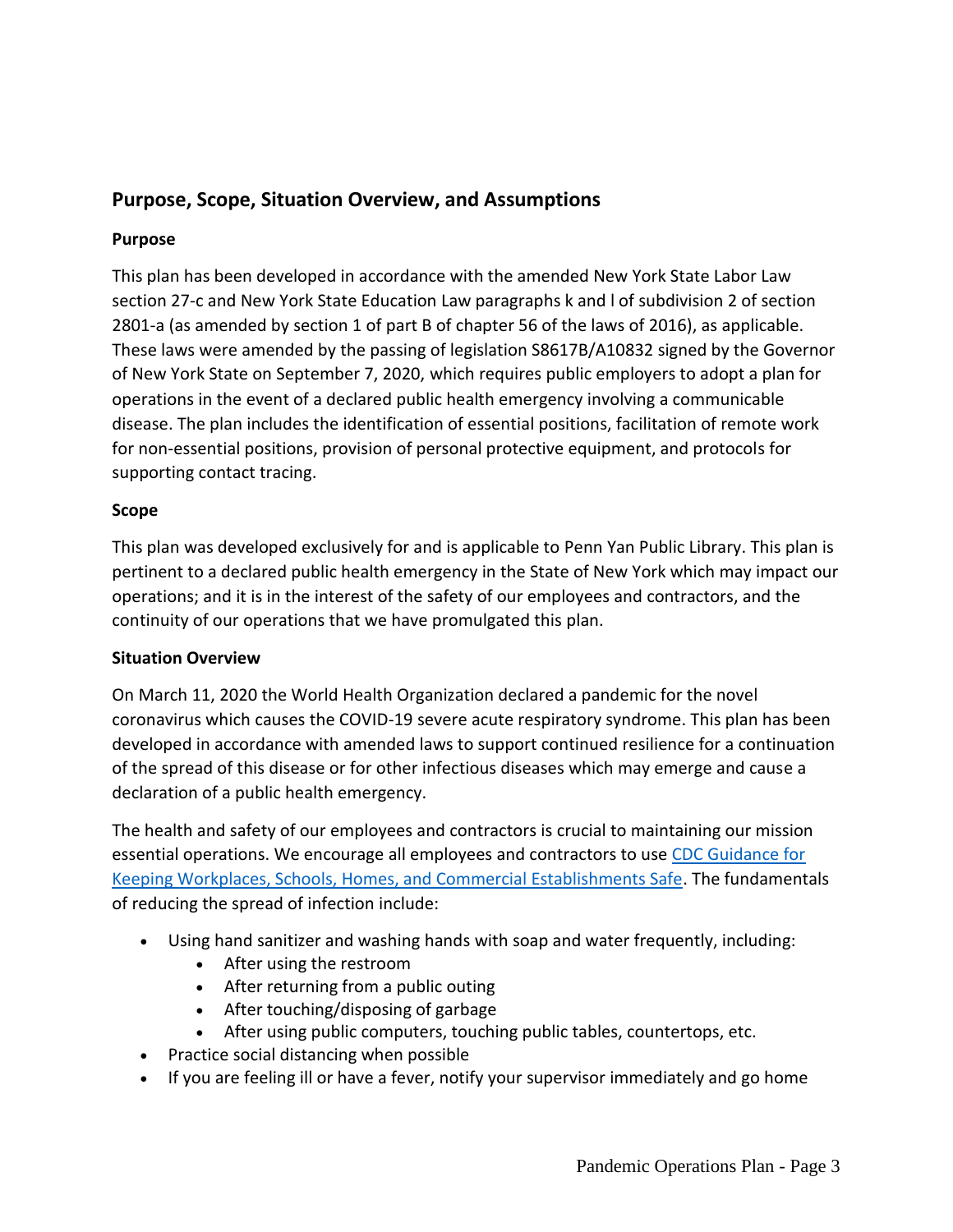- If you start to experience coughing or sneezing, step away from people and food, cough or sneeze into the crook of your arm or a tissue, the latter of which should be disposed of immediately
- Clean and disinfect workstations at the beginning, middle, and end of each shift
- Other guidance which may be published by the CDC, the State Department of Health, or County health officials.

### **Planning Assumptions**

This plan was developed based on information, best practices, and guidance available as of 2- 25-21. The plan was developed to largely reflect the circumstances of the current Coronavirus pandemic but may also be applicable to other infectious disease outbreaks.

The following assumptions have been made in the development of this plan:

- The health and safety of our employees and contractors, and their families, is of utmost importance.
- The circumstances of a public health emergency may directly impact our own operations.
- Impacts of a public health emergency will take time for us to respond to, with appropriate safety measures put into place and adjustments made to operations to maximize safety.
- The public and our constituency expect us to maintain a level of mission essential operations.
- Resource support from other jurisdictions may be limited based upon the level of impact the public health emergency has upon them.
- Supply chains, particularly those for personal protective equipment (PPE) and cleaning supplies, may be heavily impacted, resulting in considerable delays in procurement.
- The operations of other entities, including the private sector (vendors, contractors, etc.), non-profit organizations, and other governmental agencies and services may also be impacted due to the public health emergency, causing delays or other disruptions in their services.
- Emergency measures and operational changes may need to be adjusted based upon the specific circumstances and impacts of the public health emergency, as well as guidance and direction from public health officials and the governor.
- Per S8617B/A10832, 'essential employee' is defined as a public employee or contractor that is required to be physically present at a work site to perform their job.
- Per S8617B/A10832, 'non-essential employee' is defined as a public employee or contractor that is not required to be physically present at a work site to perform their job.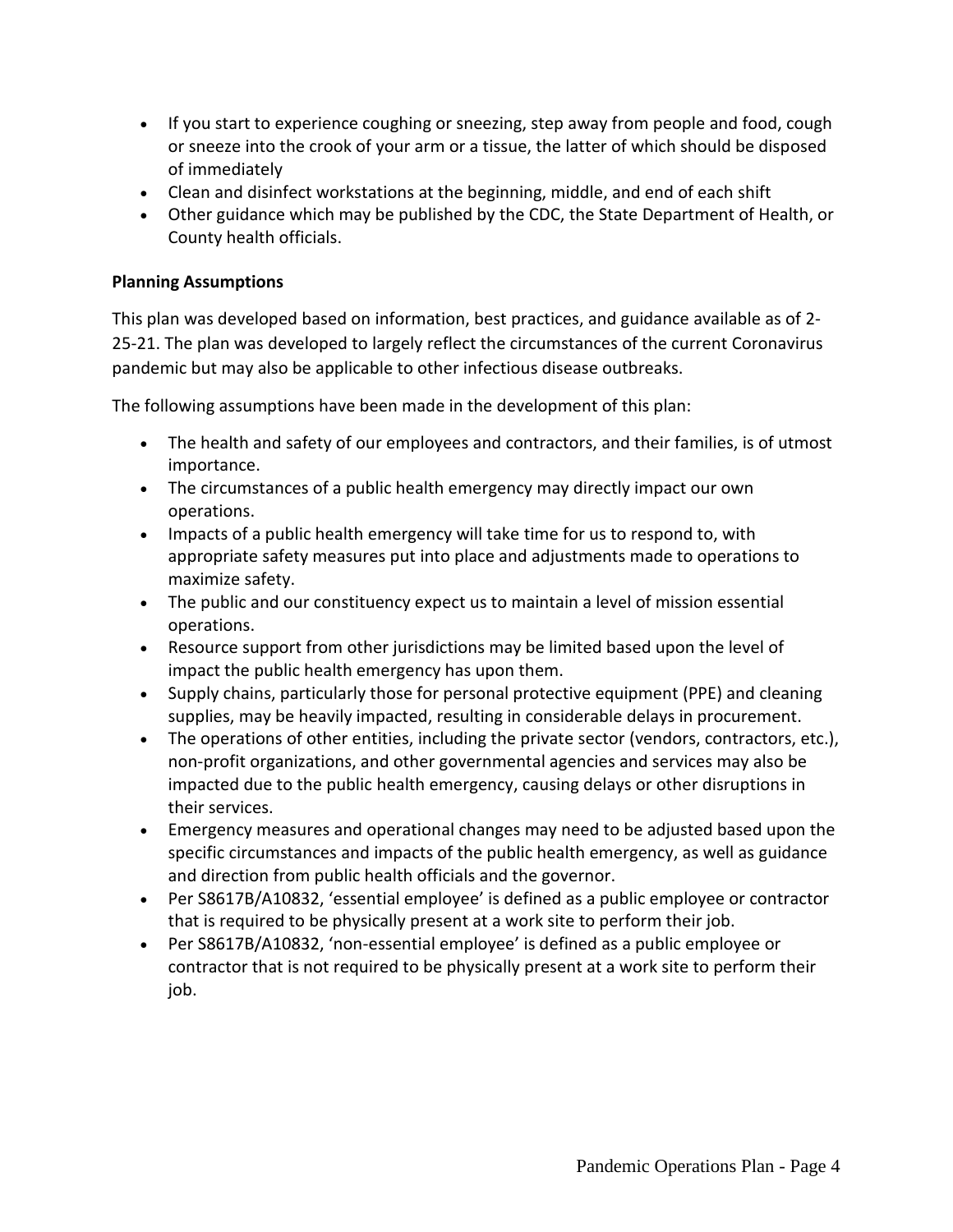# **Concept of Operations**

The Penn Yan Public Library Executive Director or their designee, or their successor holds the authority to execute and direct the implementation of this plan. Implementation, monitoring of operations, and adjustments to plan implementation may be supported by additional personnel, at the discretion of the Executive Director.

Upon the determination of implementing this plan, all employees and contractors of Penn Yan Public Library shall be notified by email, phone or text or mail, with details provided as possible and necessary, with additional information and updates provided on a regular basis. Library Board Trustees will be notified of pertinent operational changes by way of email, phone or text, or mail. Other interested parties, such as vendors, will be notified by phone and/or email as necessary. The Executive Director will maintain communications with the public and constituents as needed throughout the implementation of this plan.

The Executive Director of Penn Yan Public Library, their designee, or their successor will maintain awareness of information, direction, and guidance from public health officials and the Governor's office, directing the implementation of changes as necessary.

Upon resolution of the public health emergency, the Executive Director of Penn Yan Public Library, their designee, or their successor will direct the resumption of normal operations or operations with modifications as necessary.

**PYPL operations while the 2020 New York State Cluster Initiative is in place locally:**

**If PYPL is located within a designated Yellow Zone: building open regular hours; limited services and reduced building occupancy; staggered shifts** 

**If PYPL is located within a designated Orange Zone: building open to public for computer and copier use at staff discretion and by appointment; curbside service during regular hours; staggered shifts**

**If PYPL is located within a designated a Red Zone: building closed to public; regular hours curbside service or limited hours curbside service at Executive Director's discretion; staggered shifts; aim for one person in building at a time whenever possible.**

### **PYPL operations 2022**

*Effective, February 17, 2022, PYPL will follow New York State's determination on mask mandates in public schools, or CDC guidance on wearing masks within indoor spaces, which ever decision comes first.*

# **Essential Positions**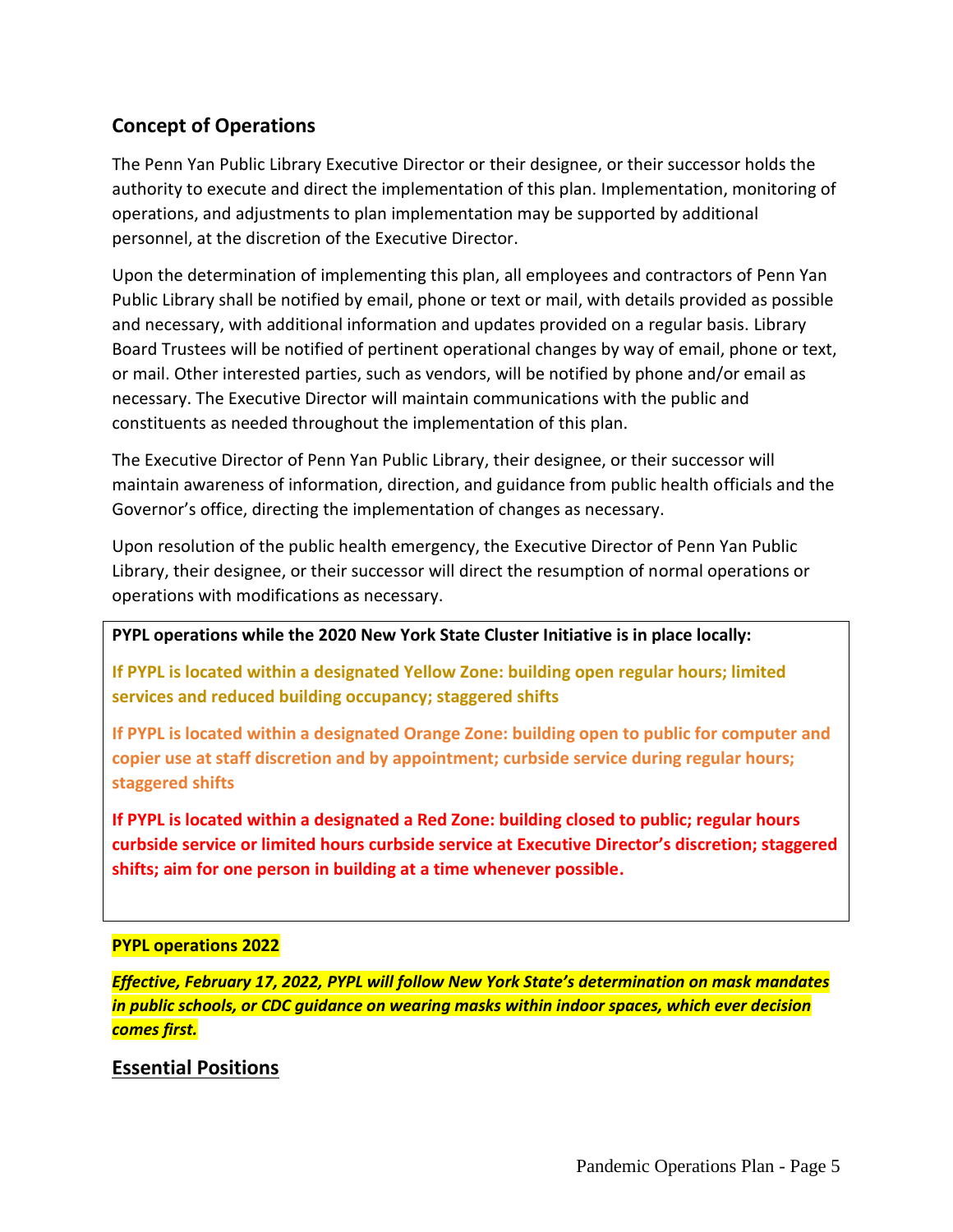*A list and description of all positions and titles considered essential to be staffed onsite in the event of a state-ordered reduction of in-person workforce (such as the 2020 Cluster Initiative Red Zone designation), and the justification for classifying each position as essential.*

The table below identifies the positions that are **essential to be staffed on-site** for the continued operation of Penn Yan Public Library. Note that while some functions and associated personnel may be essential, some of the functions they carry out can be conducted remotely.

Also see job descriptions elsewhere in PYPL Disaster Plan

#### **Executive Director**

On-site and remote responsibilities

- Manage day-to-day operation of library
- Supervise all personnel
- Manage internal communications about status of library operations, updates or changes to services and policies among staff and trustees
- Manage external communications about status of library operations in media, including traditional print media and social media and ensure signage and messaging adequately communicates information to the public
- Communicate and coordinate directly with County Health Department, heads of town or city government, and healthcare professionals
- Etc.

#### **Adult and Youth Services Department Directors**

On-site responsibilities

• Circulation desk shifts providing curbside service

#### Remote responsibilities

- Answer reference inquiries received via the library's email, voicemail, or social media accounts.
- Virtual Programming
- Web based training and meetings
- Web based training and meetings as assigned by the Executive Director
- Etc.

#### **Technology Department Director**

On-site responsibilities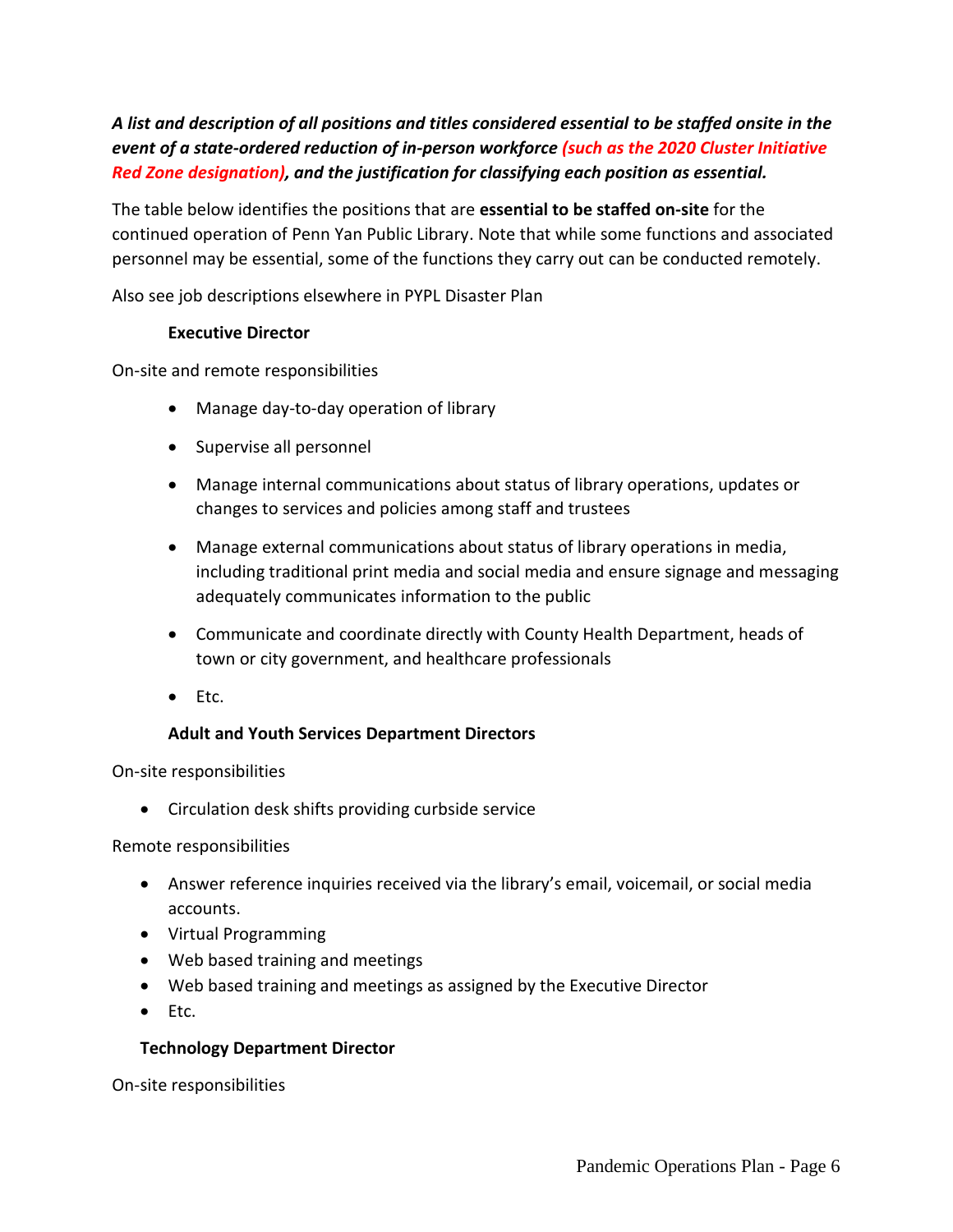- Ensure library Wi-Fi connections are functioning properly
- Maintain network operations
- Assist library staff in preparing to work securely while remote
- Processing magazines and DVDs
- Etc.

#### Remote responsibilities

• web based training and meetings as assigned by the Executive Director

#### **Customer Service Clerks**

On-site responsibilities

- circulation desk shifts providing curbside service
- Cleaning touched surfaces

#### Remote responsibilities

• web based training and meetings as assigned by the Executive Director

#### **Collection Management Clerk**

On-site responsibilities

- Manage deliveries
- Order and process materials

#### **Building and Grounds Worker**

On-site Responsibilities

- Daily check of library buildings and grounds to monitor for any structural or maintenance issues
- Regular cleaning of library buildings and maintenance of grounds
- Regular communication with library director regarding any facility issues

#### **Building contract workers**

On-site responsibilities

- Repair building and equipment issues that come up that the Building Maintenance Worker cannot.
- Snow plowing

### **Customer Service Department Director**

On-site and remote responsibilities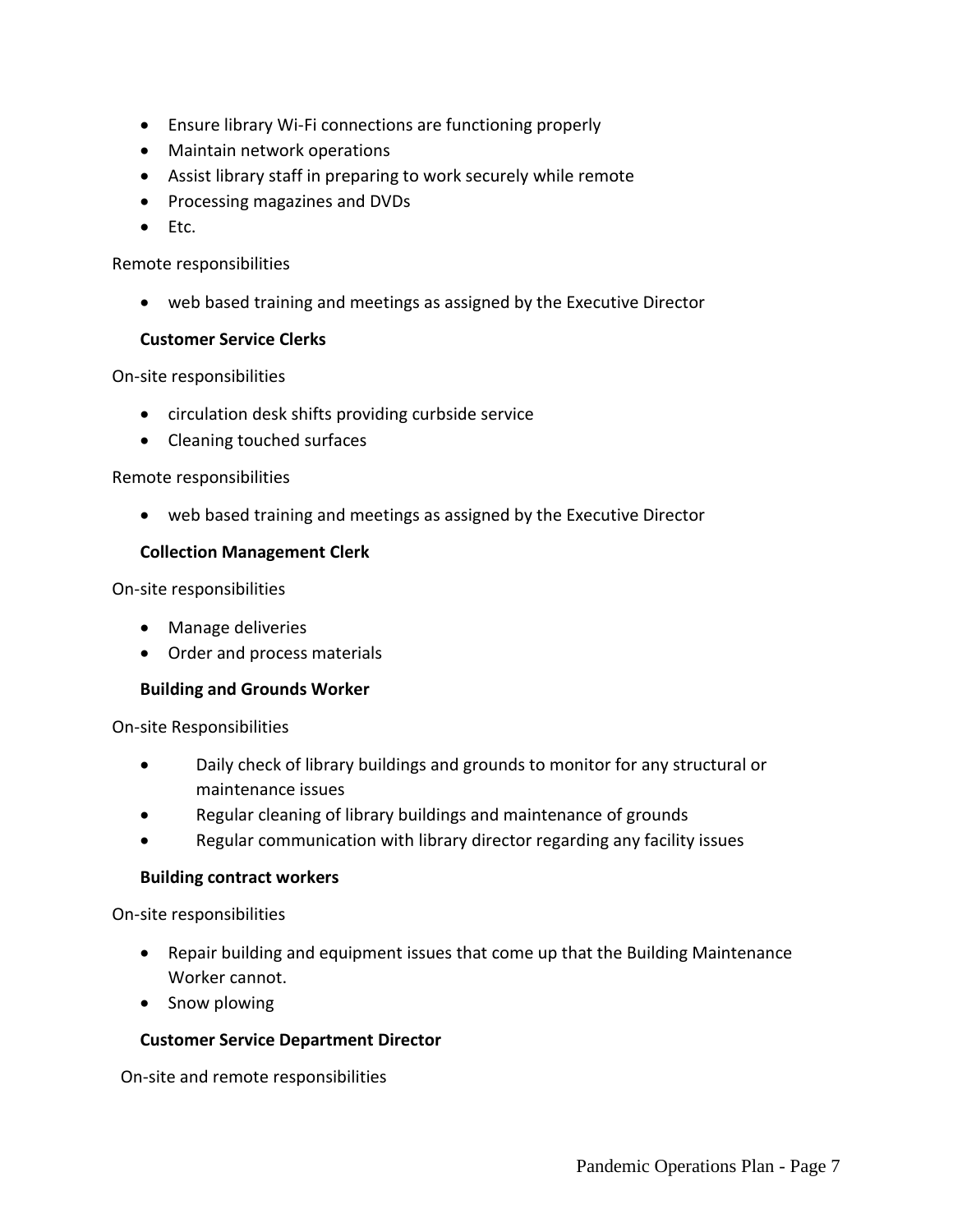- circulation desk shifts providing curbside service
- Manage circulation desk functions and communications
- Manage incoming postal mail on a regular basis
- Manage phone messaging
- Direct cleaning and disinfecting of items and spaces used jointly among staff
- Manage reporting of employees on-site and remote hours worked
- Etc.

#### Remote Responsibilities

- Updating patron records on Workflows
- web based training and meetings as assigned by the Executive Director
- Etc.

#### **Account Clerk**

On-site Responsibilities

- Manage all payroll activities
- Maintain accounts payable and receivable activities
- Etc.

Remote responsibilities

• web based training and meetings as assigned by the Executive Director

**Board Members**-non-essential, meet remotely

# **Reducing Risk Through Remote Work and Staggered Shifts**

*Protocols the employer will follow in order to enable non-essential employees to telecommute or work remotely, including plans to obtain any needed devices or technology such as software, office laptops or cell phones, and the transferring of office phone lines to work or personal cell phones as practicable or applicable to the workplace.*

Through assigning certain staff to work remotely and by staggering work shifts, we can decrease crowding and density at work sites and on public transportation. Non-essential employees and contractors able to accomplish their functions remotely will be enabled to do so to the greatest extent possible.

#### **Arranging of Remote Work Tasks**

### **Executive Director**

• Identify staff who may work remotely (likely, Executive Director and Department Directors and clerks working on any special assignments)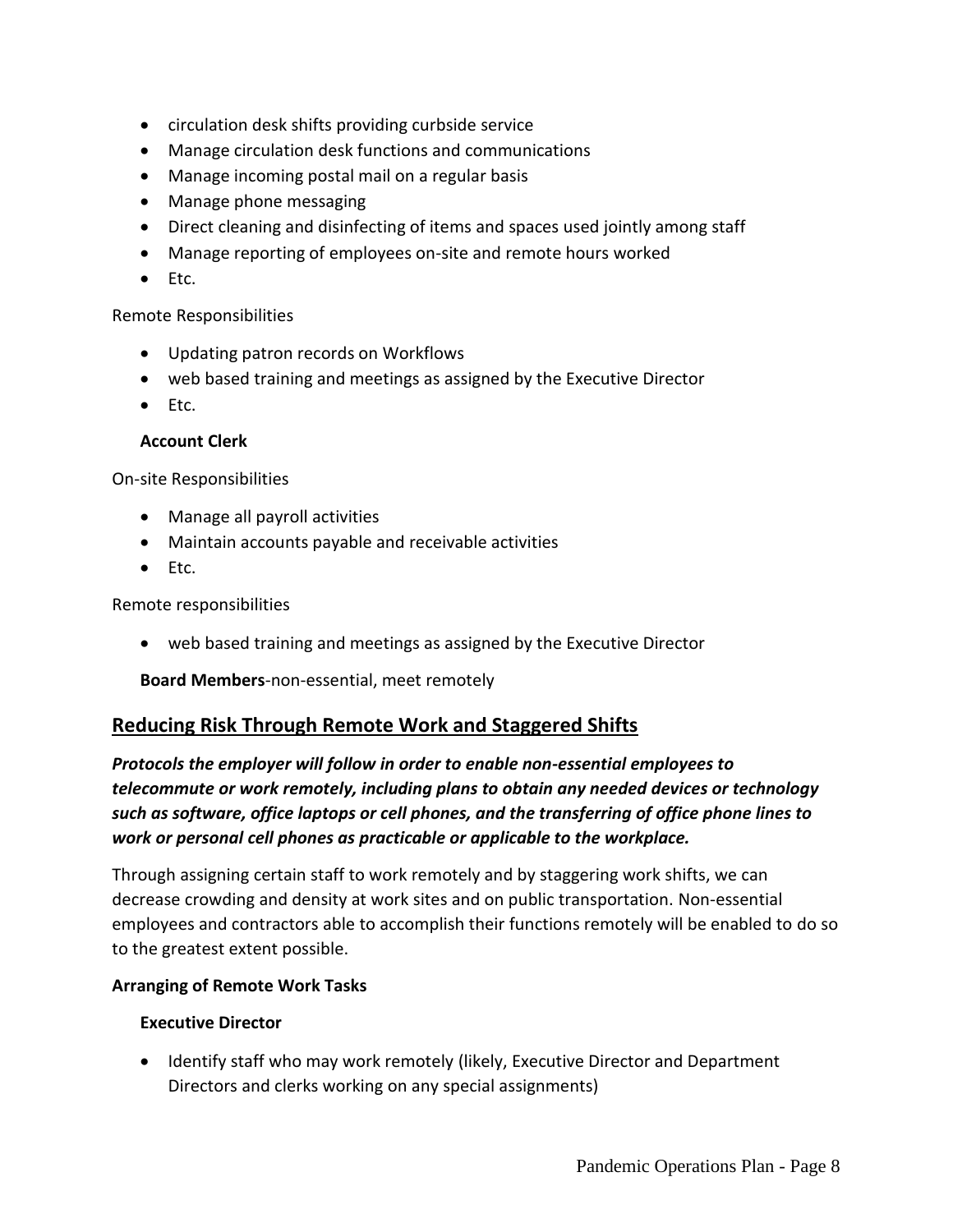- Assure all necessary functions are assigned to remote and on-site staff
- Assure continued telephone and e-mail communications are addressed
- Assure non-public facing staff work opposite hours as much as possible

#### **Technology Department Director and Executive Director**

- Assignment of computer lab laptop computers and necessary peripherals to remote workers (likely, Executive Director and Department Directors and clerks working on any special assignments)
- Assign WIFI hotspots to remote workers if necessary
- Ensure equipment accountability
- Ensure necessary software is accessible when using the laptops
- Ensure access to VPN and/or secure network drives
- Troubleshoot equipment issues

#### **Staggered Shifts**

# *A plan describing how the employer will, to the extent possible, stagger work shifts of essential employees and contractors in order to reduce overcrowding on public transportation and at work sites.*

Implementing staggered shifts may be possible for personnel performing duties which are necessary to be performed on-site but perhaps less sensitive to being accomplished only within core business hours. As possible, management will identify opportunities for staff to work outside core business hours as a strategy of limiting exposure. Regardless of changes in start and end times of shifts, Penn Yan Public Library will ensure that employees are provided with their typical minimum work hours per week.

**Executive Director** - Work remotely as much as possible and work in office when necessary.

**Building and Grounds Worker** - Continue to work regular early morning hours when PYPL is closed and other staff have not arrived yet.

**Adult and Youth Services Department Directors and Youth Service Assistant** - Work remotely, work onsite when scheduled for regular circulation desk shift

**Technology Department Director** - Work onsite mostly opposite hours of Collection Development clerk, Account Clerk and Page and during closed hours with goal of only 2 staff people working in basement office area

**Customer Service Department Director** - Work onsite in office part-time and then remotely as much as possible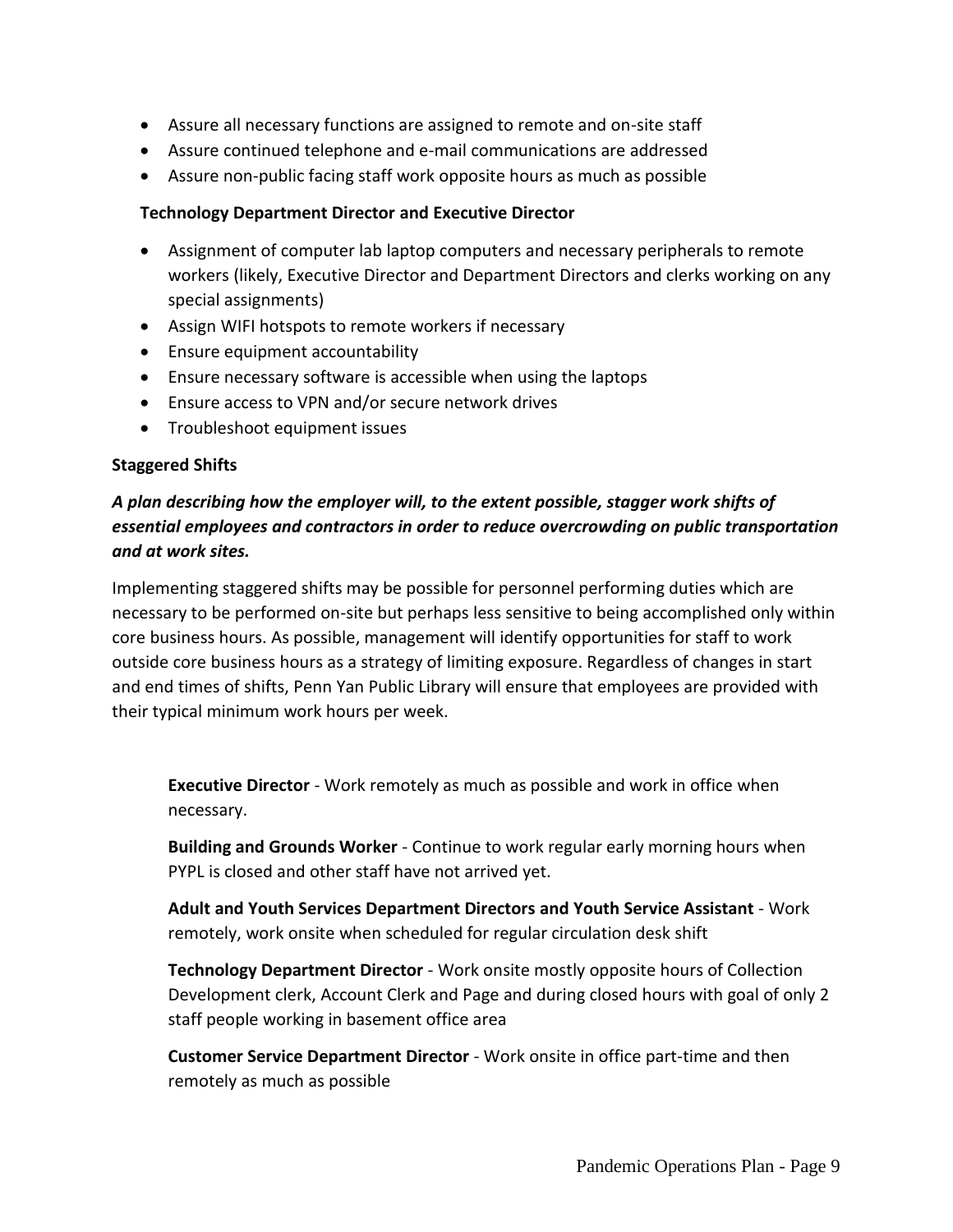**Customer Service Clerks** - work onsite when scheduled for regular circulation desk shift

**Page** - work regular shift, mostly shelving and performing other tasks downstairs only when necessary

**Collection Development Clerk-** work onsite when scheduled for regular circulation desk shift and arrange to work opposite hours of Technology Department Director and Account Clerk when possible

**Account Clerk-** Arrange to work onsite opposite hours of others who work in the basement

# **Personal Protective Equipment**

*A description of the protocol the employer will implement to obtain necessary personal protective equipment (PPE) for essential employees and contractors, based upon the various tasks and needs of such employees, in a quantity sufficient to provide at least two pieces of each type of PPE to each essential employee and contractor during any given work shift over at least a six-month period of time. PPE includes "all equipment worn to minimize exposure to hazards, including gloves, masks, face shields, foot and eye protection, protective hearing devices, respirators, hard hats and disposable gowns and aprons."*

The use of personal protective equipment (PPE) to reduce the spread of infectious disease is important to supporting the health and safety of our employees and contractors. PPE which may be needed can include:

- Masks
- Face shields
- Gloves

Note that while cleaning supplies are not PPE, there is a related need for cleaning supplies used to sanitize surfaces, as well as hand soap and hand sanitizer. The Coronavirus pandemic demonstrated that supply chains were unable to keep up with increased demand for these products during its early stages. As such, these supplies are included in this section as they are pertinent to protecting the health and safety of employees and contractors.

Protocols for providing PPE include the following:

# **1) Identification of need for PPE based upon job duties and work location**

-All staff members are required to wear masks in public areas, behind the circulation desk, and in work areas where social distance cannot be maintained. Staff should use disposable gloves when emptying the return bins and placing the materials in any required quarantine area.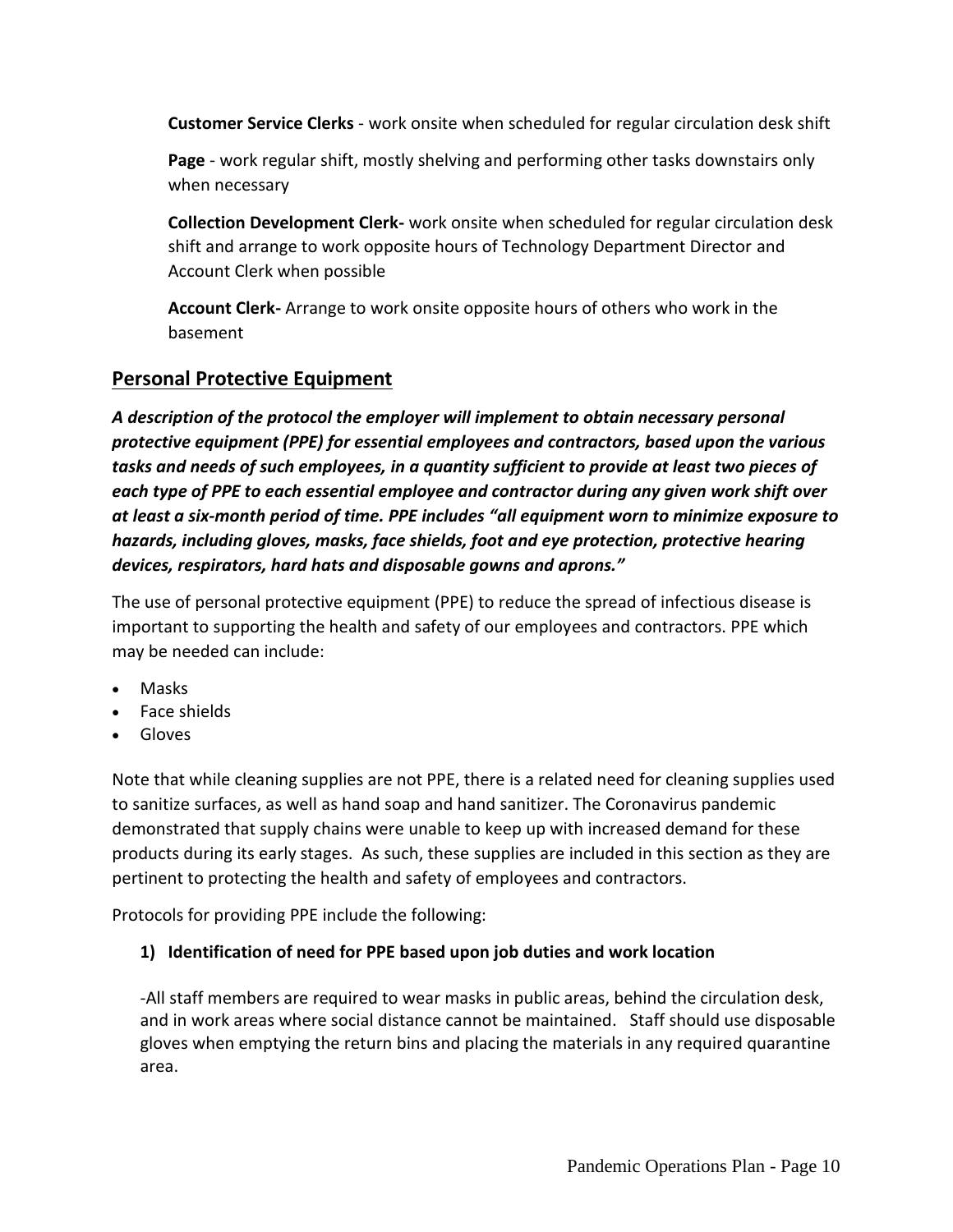#### **2) Procurement of PPE**

a. As specified in the amended law, public employers must be able to provide at least two pieces of each required type of PPE to each essential employee and contractor during any given work shift for at least six months

- Staff may provide their own clean cloth or disposable masks.

- PYPL will keep a supply of 2,000 disposable masks in the store room and check on them annually and replace them if there is noticeable deterioration or damage

> b. Public employers must be able to mitigate supply chain disruptions to meet this requirement

-The clerk who procures supplies and equipment will keep an updated list of vendors that may provide masks, gloves, cleaning supplies, and refills for hand sanitizer, towel, and soap dispensers. *See Disaster Plan Appendix M*

*Current Vendors accounts with as of 12-2020*

Amazon- online

Vasco Brands Inc, 511 Budd Street, Elmira, NY 14904, 607-733-5566 Grainger- online, Rochester Branch, 430 W Metro Park, Rochester, NY 14623, 800-472-4643 Quill- online, 100 Schelter Road, Lincolnshire, IL 60069

#### *Other potential supply vendors*

WB Mason, 45 Vantage Point Drive, Rochester, NY 14624, 888-926-2766 Staples Business Advantage, 821 County Rte. 69, Elmira, NY 14903, 607-796-2327 Hill and Markes Inc, 1997 NY 55, Amsterdam, NY 12010, 800-836-4455

### **3) Storage of, access to, and monitoring of PPE stock**

a. PPE must be stored in a manner which will prevent degradation

PPE supplies will be kept in low lit, dry, cool spaces in the basement. Cleaning supplies are kept in the furnish room, the staff room, under the circulation desk and with the office supplies in the basement.

b. Employees and contractors must have immediate access to PPE in the event of an emergency

Masks and gloves are in emergency kits located at the circulation desk, the Youth Services office and the staff room kitchen

c. The supply of PPE must be monitored to ensure integrity and to track usage rates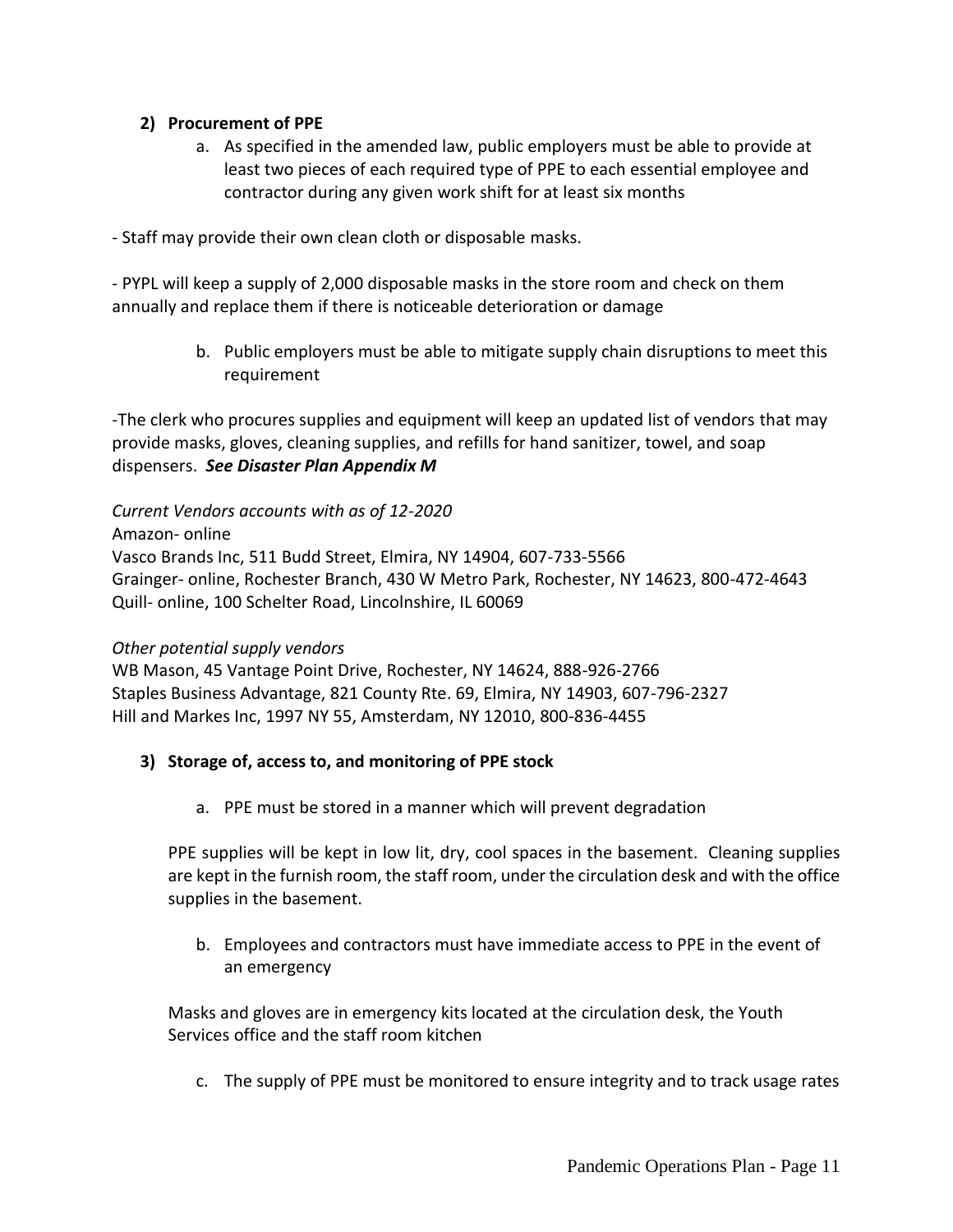Cleaning supplies are kept in the furnace room, the staff room, under the circulation desk and with the office supplies in the basement. The clerk who procures supplies and equipment will keep track of PPE and cleaning supply usage, and order more when stock is low.

# **Staff Exposures, Cleaning, and Disinfection**

*A description of the protocol outlining what happens in the event an employee or contractor is exposed to the communicable disease, exhibits symptoms or tests positive for such disease, in order to prevent the spread or contraction of such disease in the workplace, including policies regarding the disinfection of the workplace and available leave for employees.*

#### **Staff Exposures**

Each employee is responsible for notifying the Director if they come into Proximate or Close Contact with someone known to be positive, or if they exhibit symptoms of the disease.

*Close Contact* is defined as "being within 6 ft of a person displaying symptoms of COVID-19 or someone who has tested positive of COVID-19".

*Proximate Contact* is defined as "being in the same enclosed environment such as a classroom, office, or gatherings but greater than 6 ft from a person displaying symptoms of COVID-19 or someone who has tested positive for COVID-19".

(Definitions from [https://hcr.ny.gov/system/files/documents/2020/03/contacts-of-contacts](https://hcr.ny.gov/system/files/documents/2020/03/contacts-of-contacts-guidance-doh.pdf)[guidance-doh.pdf\)](https://hcr.ny.gov/system/files/documents/2020/03/contacts-of-contacts-guidance-doh.pdf)

Each employee completes the "Employee/Visitor Health Screening Questionnaire" immediately upon entering the library each day.

If an employee is confirmed to have tested positive for the disease in question, the Executive Director or their designee should inform all contacts of their possible exposure. Confidentiality shall be maintained as required by the Americans with Disabilities Act (ADA).

Potentially exposed employees who do not have symptoms should remain at home or in a comparable setting and practice social distancing for the lesser of 14 days or other current CDC/public health guidance for the communicable disease in question. As possible, these employees will be permitted to work remotely during this period if they are not ill. The employee's immediate supervisor (department head) is responsible for ensuring these protocols are followed. The Executive Director is the ultimate decision-maker in these circumstances.

Any employee who quarantines will be asked to provide proof of a current negative test before being permitted to return to the building. PYPL will follow CDC and Yates County Public Health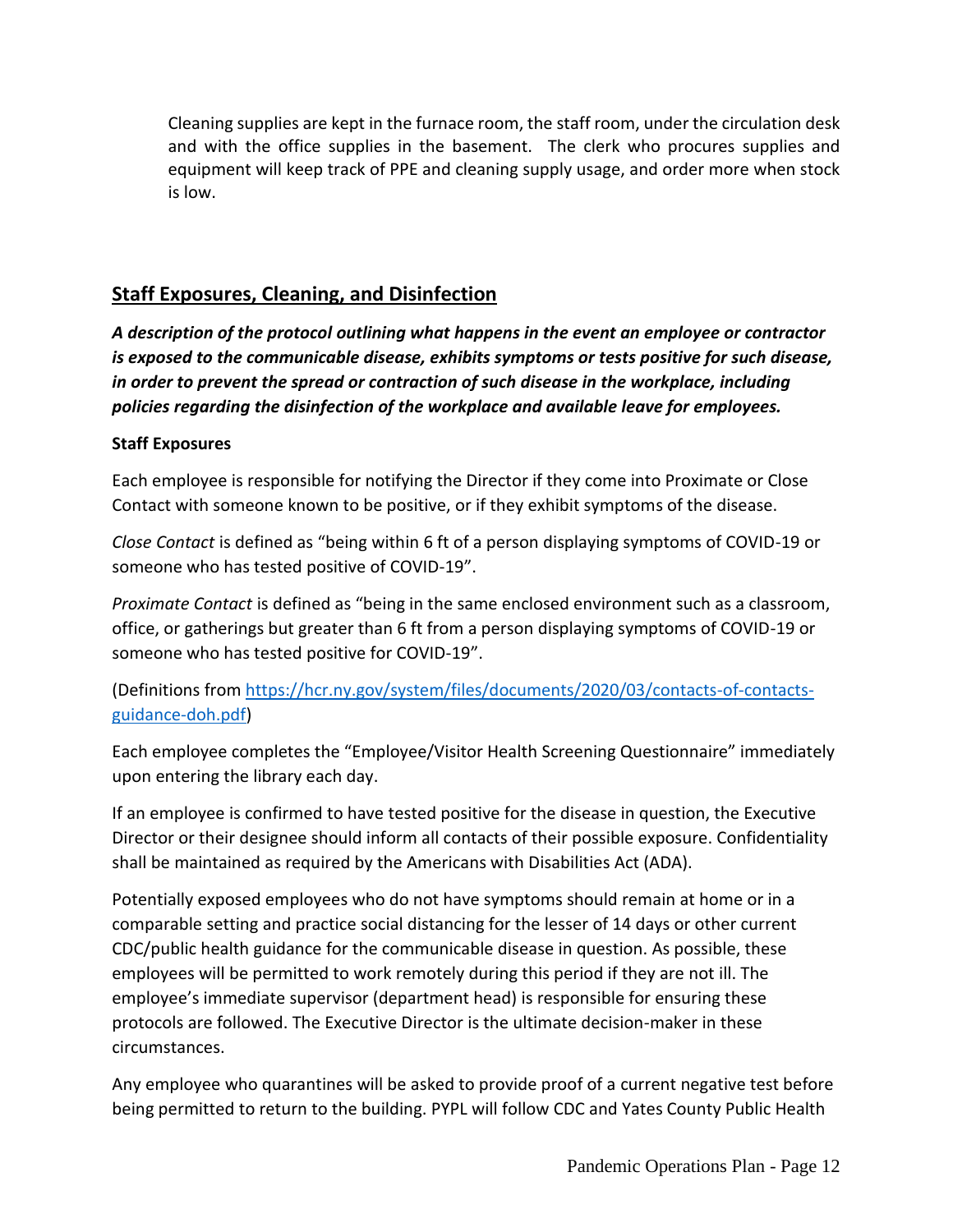recommendations and requirements and will coordinate with Yates County Public Health for additional guidance and support as needed.

## **Cleaning & Disinfecting**

Centers for Disease Control (CDC) and New York State Department of Health (DOH) guidelines will be followed for routine cleaning and disinfection of surfaces and areas. As possible, employees will clean their own workspaces in the beginning, middle and end of their shifts, at a minimum. It is PYPL's responsibility to provide cleaning supplies and PPE, and staff's responsibility to notify management before supplies run out.

PYPL will prioritize cleaning frequently touched surfaces such as desks and chairs; counters and tables; door handles and push plates; handrails; kitchen and bathroom faucets; appliance surfaces; light switches; handles on equipment examples: (book carts, copiers, etc.); remote controls; shared telephones; shared computers, keyboards, and mice; and shared electronics (example: barcode scanners) and phones. Signage about proper hand hygiene should be posted near shared keyboards if keyboard covers are not in use.

PYPL Maintenance staff are responsible for cleaning restrooms and the kitchen area, as well as removing trash. PYPL Maintenance staff will be issued and required to wear PPE appropriate to the assigned tasks. As per DOH guidelines, all restroom surfaces, fixtures, door knobs, push plates, and switches will be cleaned and disinfected at least once daily. Counters, tables, chairs, and frequently touched surfaces in dining areas will be cleaned and disinfected at least once daily.

PYPL Circulation staff are responsible for cleaning the circulation desk; circulation computers, keyboards, and mice; public access computers, keyboards, and mice; copier; fax machine; any shared items at the circulation desk (tape, stapler, barcode scanners, etc.); OPAC computers, keyboards, and mice; tables and chairs open to the public; railings, knobs, and switches.

Individuals should use any protective equipment (e.g. gloves) as recommended on product labels. Carefully read and follow all label instructions for safe and effective use. Products used to disinfect must come from the NYS Department of Environmental Conservation (DEC) list of approved disinfecting products, found on the DEC website [https://www.dec.ny.gov/.](https://www.dec.ny.gov/) Persons using such products should carefully read and follow all label instructions for safe and effective use.

Cleaning of soiled areas must be completed prior to disinfection to ensure the effectiveness of the disinfectant product.

Ventilation in the event of a positive case among staff:

• Windows in the room where the employee who subsequently tested positive was working will be opened, and any doors will be closed. The room will be left that way for at least twenty-four (24) consecutive hours, or as long as possible. The building will then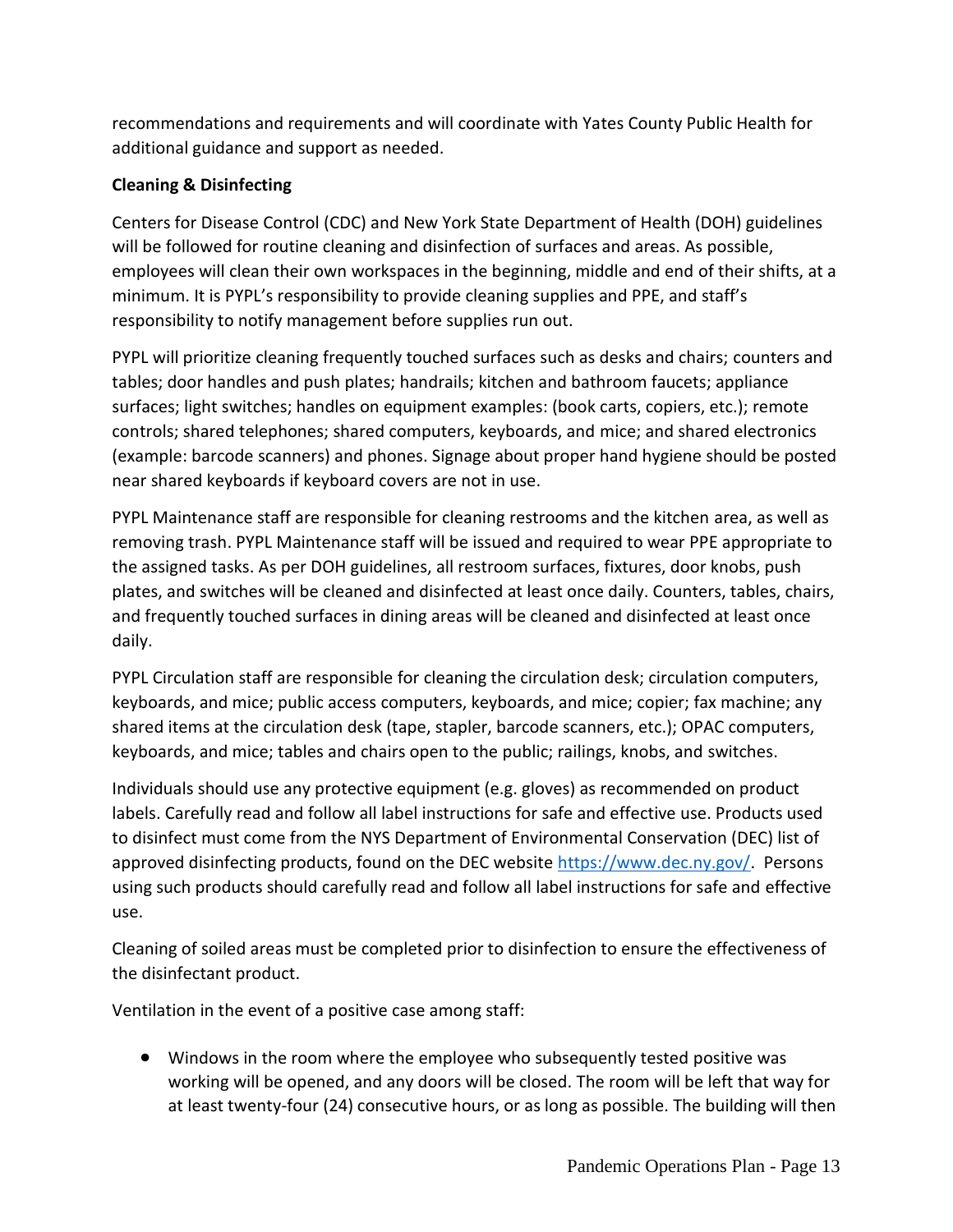be professionally cleaned and disinfected before being reopened for use by both public and staff. The library will alter services as requested by Yates County Public Health (i.e., switch to curbside-only or some other service model).

# **Employee and Contractor Leave**

*Public health emergencies are extenuating and unanticipated circumstances in which Penn Yan Public Library is committed to reducing the burden on our employees and contractors. Quarantine Paid Leave Policies may be altered based upon changes in law or regulation, as applicable.*

#### *1. In the case of required library building closure due to a pandemic*

*From PYPL Personnel Policy*

### **3.5.1 Quarantine Closing**

If full-time, permanent part-time or part-time PYPL employees are required to remain absent because of quarantine imposed by a governing authority, they will be granted leave with pay for the period of the required absence. Such pay shall cover the employee's routine hours (permanent part-time and part-time hours will be based on an average of the most recent three typical pay periods).

To be eligible for compensation during quarantine leave, full-time and regular part-time employees must be ready, willing and able to work remotely on projects identified by the Executive Director. When performing tasks remotely, employees must log time worked.

# *2. In the case of an individual employee dealing with pandemic illness:*

*Examples of paid leave laws during the 2020-21 Covid-19 Pandemic*

# **Federal Families First Coronavirus Response Act 2020**

It is our policy that employees of Penn Yan Public Library will not be charged with leave time for pandemic communicable disease testing appointments. Employees will be provided with up to two weeks (80 hours) of paid sick leave at the employee's regular rate of pay for a period during which the employee is unable to work due to quarantine (in accordance with federal, state, or local orders or advice of a healthcare provider), and/or experiencing symptoms and seeking medical diagnosis.

# **Employee Paid Leave for caring for others in Quarantine and Childcare**

Further, Penn Yan Public Library will provide up to two weeks (80 hours) of paid sick leave at two-thirds of the employee's regular rate of pay if the employee is unable to work because of a bona fide need to care for an individual subject to quarantine (pursuant to federal, state, or local orders or advice of a healthcare provider), or to care for a child (under 18 years of age) whose school or child care provider is closed or unavailable for reasons related to the public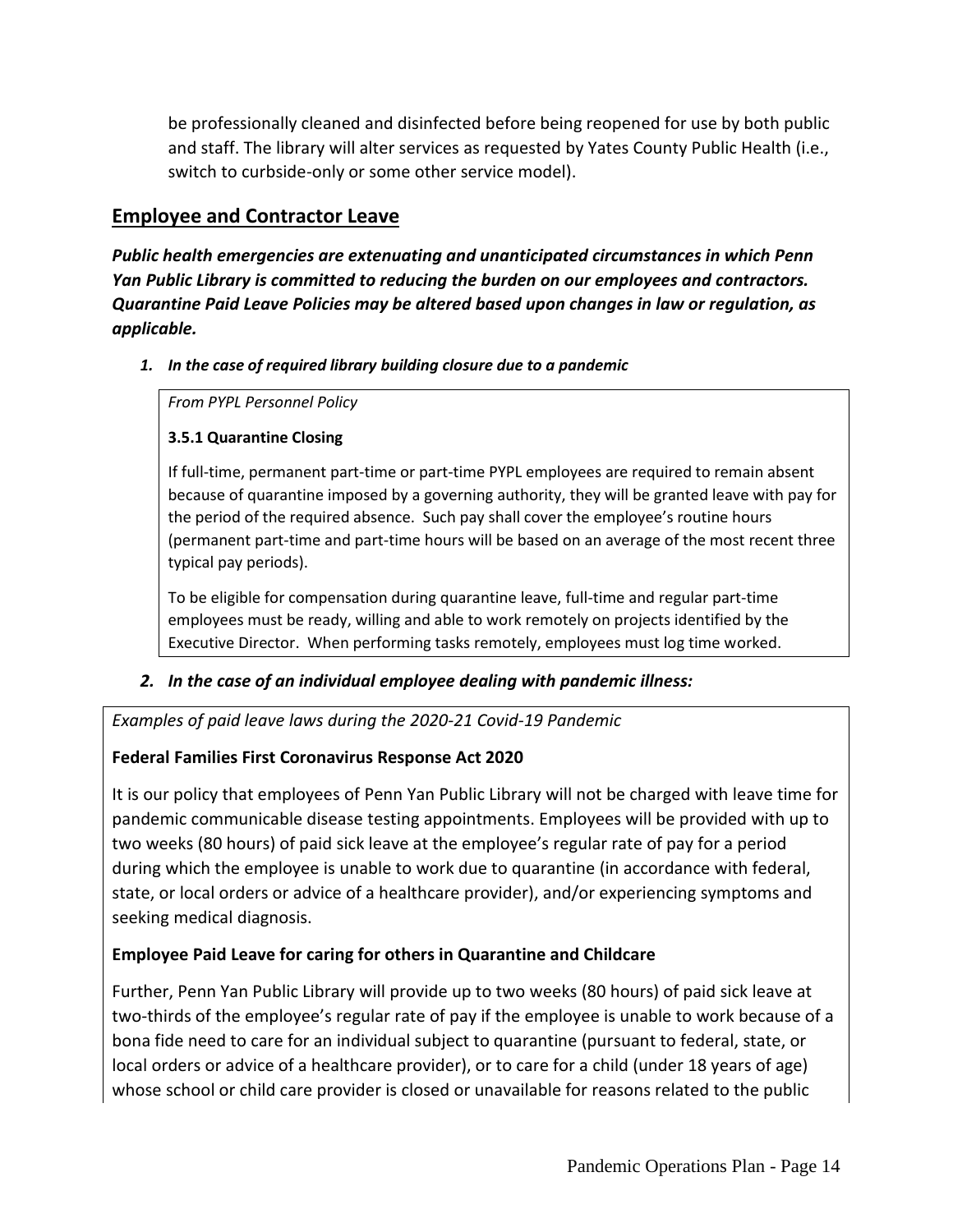health emergency, and/or the employee is experiencing a substantially similar condition as specified by the CDC/public health officials. This provision may be modified if an employee is able to effectively work remotely and the need exists for them to do so.

### **Extended Paid Leave**

Additionally, Penn Yan Public Library will provide up to an additional 10 weeks of paid expanded family and medical leave at two-thirds of the employee's regular rate of pay where an employee, who has been employed for at least 30 calendar days by Penn Yan Public Library, is unable to work due to a bona fide need for leave to care for a child whose school or child care provider is closed or unavailable for reasons related to the public health emergency. This provision may be modified if an employee is able to effectively work remotely and the need exists for them to do so.

Additional provisions may be enacted based upon need and the guidance and requirements in place by federal and state employment laws, FMLA, executive orders, and other potential sources.

### **New York State Covid-19 Emergency Paid Family Leave 2020**

### See<https://paidfamilyleave.ny.gov/covid19>

Contractors, either independent or affiliated with a contracted firm, are not classified as employees of Penn Yan Public Library, and as such are not provided with paid leave time by Penn Yan Public Library, unless required by law.

# **Documentation of Work Hours and Locations**

# *Policies for documenting hours and work locations for essential employees and contractors to aid in tracking the disease.*

In a public health emergency, it may be necessary to document work hours and locations of each employee and contractor to support contact tracing efforts. Identification of locations shall include on-site work and off-site visits. This information may be used by Penn Yan Public Library to support contact tracing within the organization and may be shared with local public health officials.

During a public health emergency, when PYPL staff members are working in the building and/or from home the following changes are implemented to track hours:

- 1. Salaried staff will switch to using hourly staff pay sheets for the duration of the time remote working is in use and submit them via email.
- **2.** The Executive Director will indicate how salaried and hourly staff will note on the hours sheets what type of work is being carried out and where. (Examples from during the 2020-21 Covid-19 Pandemic: **F = Furlough Hours, T = Training via webinars viewed at home U-H = Usual job descriptions carried out at home (checking email, clerical etc.) U-L = Usual job descriptions carried out at library)**